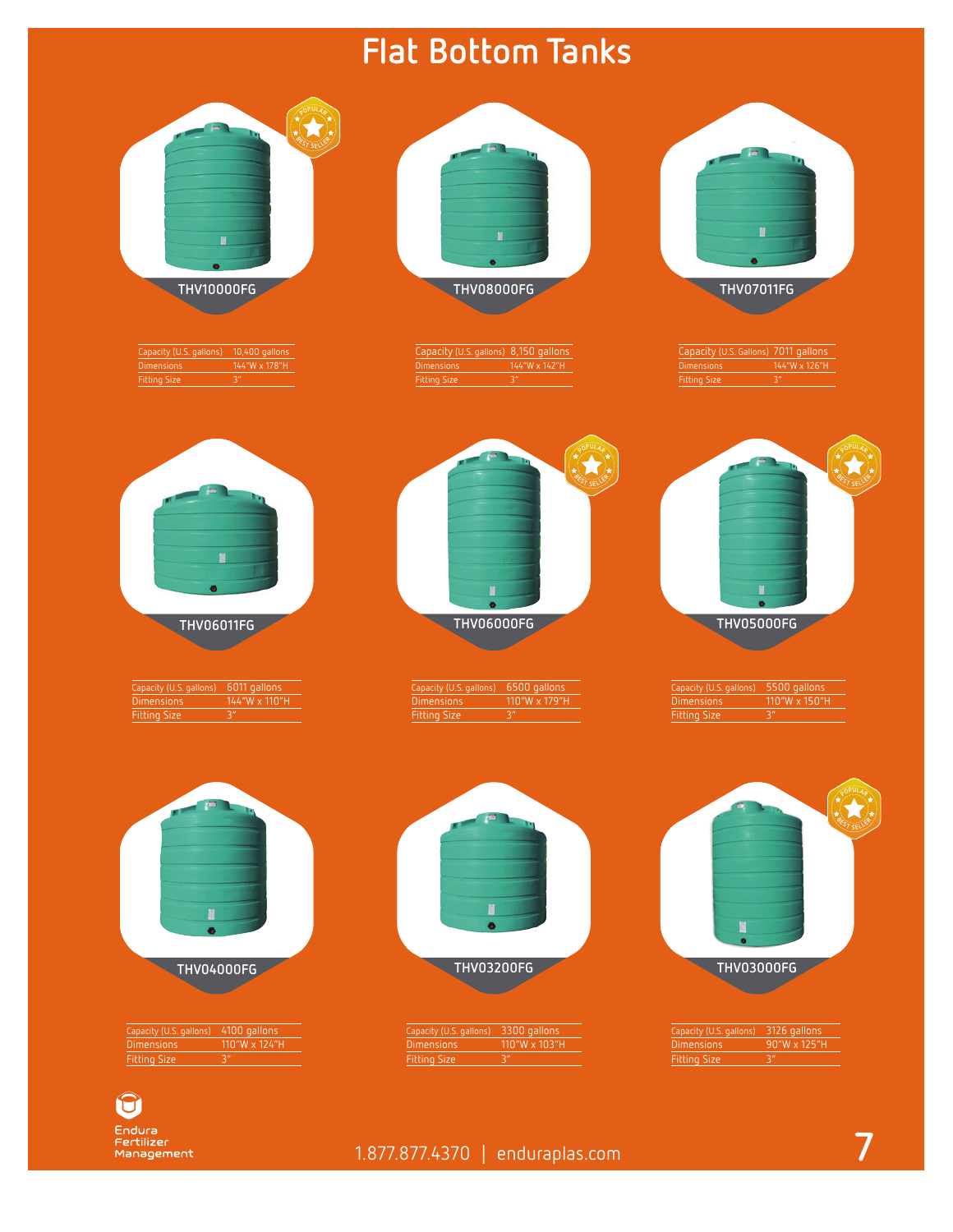## **Flat Bottom Tanks**

| Ħ                       | в                       | Ħ                       |
|-------------------------|-------------------------|-------------------------|
| <b>THV02520FG</b>       | <b>THV02500FG</b>       | <b>THV02100FG</b>       |
| 2600 gallons            | 2680 gallons            | 2208 gallons            |
| Capacity (U.S. gallons) | Capacity (U.S. gallons) | Capacity (U.S. gallons) |
| 110"W x 86"H            | 90"W x 113"H            | 85"W x 100"H            |
| <b>Dimensions</b>       | <b>Dimensions</b>       | <b>Dimensions</b>       |
| <b>Fitting Size</b>     | 2 <sup>n</sup>          | Fitting Size            |
| 2 <sup>n</sup>          | <b>Fitting Size</b>     | 2 <sup>n</sup>          |
| N<br>ō                  | ۵<br>ó                  |                         |
| <b>THV02020FG</b>       | <b>THV02000FG</b>       | <b>THV01750FG</b>       |
| 2100 gallons            | 2276 gallons            | 2009 gallons            |
| Capacity (U.S. gallons) | Capacity (U.S. gallons) | Capacity (U.S. gallons) |
| 110"W x 73"H            | 90"W x 93"H             | 85"W x 89"H             |
| <b>Dimensions</b>       | <b>Dimensions</b>       | <b>Dimensions</b>       |
| 2 <sup>n</sup>          | 2 <sup>n</sup>          | 2 <sup>n</sup>          |
| <b>Fitting Size</b>     | Fitting Size            | <b>Fitting Size</b>     |
|                         | Ħ                       |                         |
| <b>THV01650FG</b>       | <b>THV01550FG</b>       | <b>THV01400FG</b>       |
| Capacity (U.S. gallons) | 1700 gallons            | Capacity (U.S. gallons) |
| 1731 gallons            | Capacity (U.S. gallons) | 1450 gallons            |
| 90"W x 73"H             | 85"W x 80"H             | 80"W x 100"H            |
| <b>Dimensions</b>       | <b>Dimensions</b>       | <b>Dimensions</b>       |
| Fitting Size            | $\overline{2^n}$        | Fitting Size            |
| 2 <sup>n</sup>          | Fitting Size            | 2 <sup>n</sup>          |